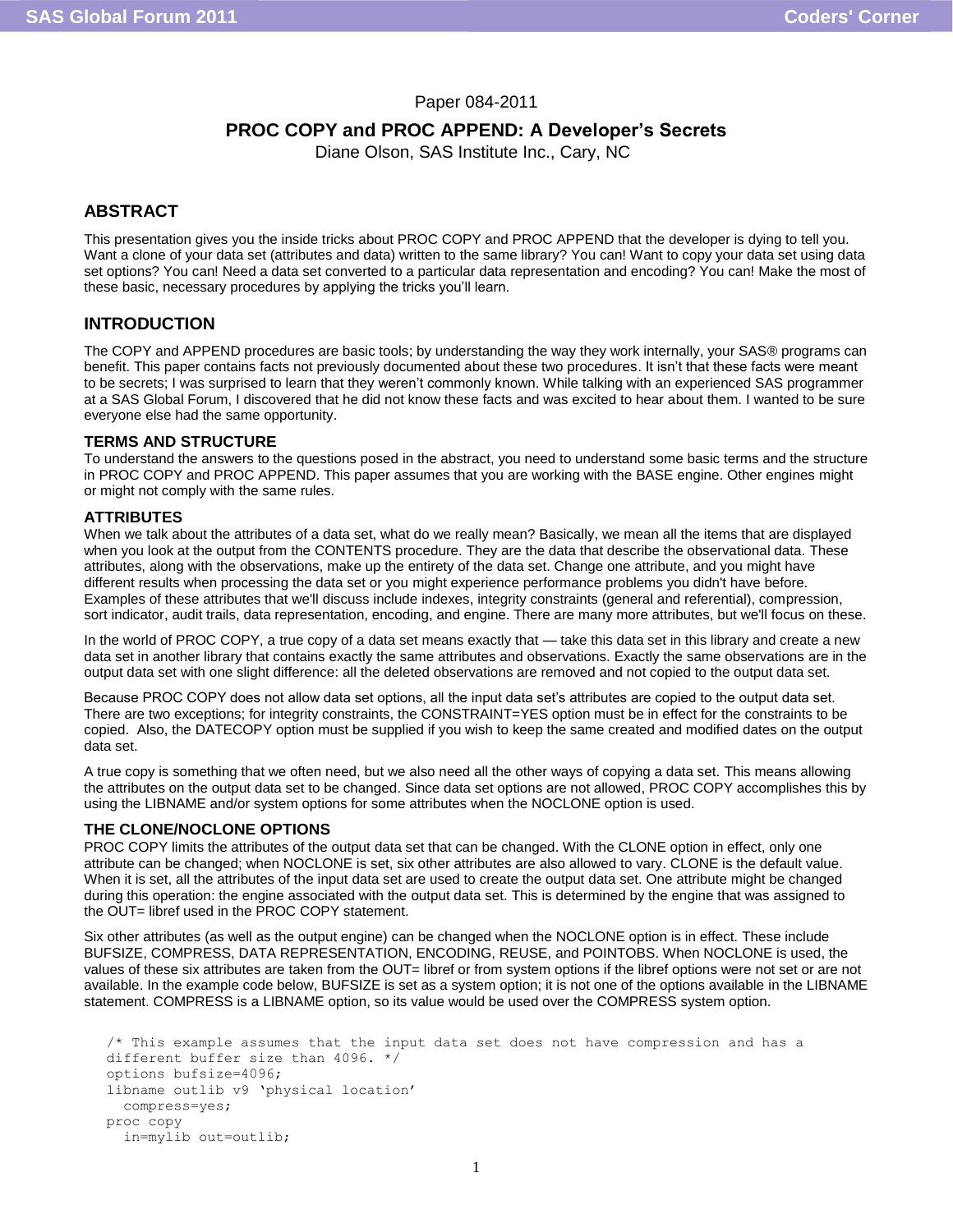run;

That allows a bit of flexibility, but there are a lot more options in the SAS system you might want to change on the output data set.

## **BLOCK I/O**

PROC COPY does not allow you to use data set options. The only attributes we can change with PROC COPY are the engine or the six options affected by NOCLONE. When we use NOCLONE, all six attributes are set with the LIBNAME or system options – none can be inherited from the input data set.

You know that you can get exactly the data set you want if you use the DATA step SET statement. So why not do that? Two reasons: First, you might want all the rest of the attributes on the data set to be passed to the output data set without having to individually specify them. Second, you might want the performance gains that come with block I/O.

The COPY and APPEND procedures can make use of block I/O in order to move observations between the input and output data sets; especially for large data sets, this is quite a performance boost. Instead of moving one observation at a time, entire blocks of data can be added to the output data set at once.

Block I/O is used whenever rows of observations can be taken from the input data set and plugged right into the output data set without changes. You can imagine how certain attributes can make this impossible; if you are copying from one data representation to another, for example, the observations have to go through transcoding, so can't be merely moved from the input data set. Other attributes that we will discuss later also affect usage of block I/O.

### **STRUCTURE OF PROCEDURES**

One important thing to know about PROC COPY, PROC APPEND (in some cases), and PROC MIGRATE is that they share a code base. Some of their duties are very similar, so the code is exactly the same, with some "ifs" thrown in for the peculiarities of each procedure.

With this in mind, let's find out how to accomplish the goals set out in the abstract.

#### **CREATE A CLONE IN THE SAME LIBRARY**

PROC COPY does not have syntax that would allow you to make a copy of a data set in the same library, as there is no syntax to specify a new data set name. However, when the output data set is non-existent in a PROC APPEND, the procedure uses the same code base as PROC COPY. PROC APPEND has the capability of naming an input and output data set. Using this capability, it is simple to make a copy of your data set in the same library:

```
/* MYLIB.NEWDATA must not exist before this step. */
proc append data=mylib.mydata
   base=mylib.newdata; 
run;
```
Make sure you see the following note in the log:

NOTE: BASE data set does not exist. DATA file is being copied to BASE file.

The engines are the same since we are using the same libref, and we haven't used any data set options that could require records to be read individually, so block I/O is used. The common code that is used to append to a non-existent data set is the NOCLONE COPY code. Deleted observations in the input data set are not copied to the output data set. You need to be aware of the LIBNAME and system options setting for the options mentioned in the CLONE/NOCLONE section above. Sorted data sets retain the sort indicator on the output data set, including linguistically collated data sets. Indexes and general integrity constraints are added to the output data set; however, referential integrity constraints are not added. When the input data set has referential integrity constraints, you see a note like the following:

NOTE: Referential constraints for MYLIB.MYDATA.DATA were not copied.

Audit trails are not added to the output data set; PROC MIGRATE is the only method of moving an audit trail forward.

### **COPY WITH DATA SET OPTIONS**

As we've already mentioned, PROC COPY does not allow you to use data set options. But there are times when you'd like to have a copy of the data set with just some slight tweaks. Of course, now you know the answer! PROC APPEND allows you to use data set options, and appending to a non-existent data set allows you to do a NOCLONE COPY. Using the combination, you can copy with data set options.

Perhaps you'd like to have a data set that is encrypted so that you can protect the contents. Furthermore, you'd like to subset the contents of the new data set.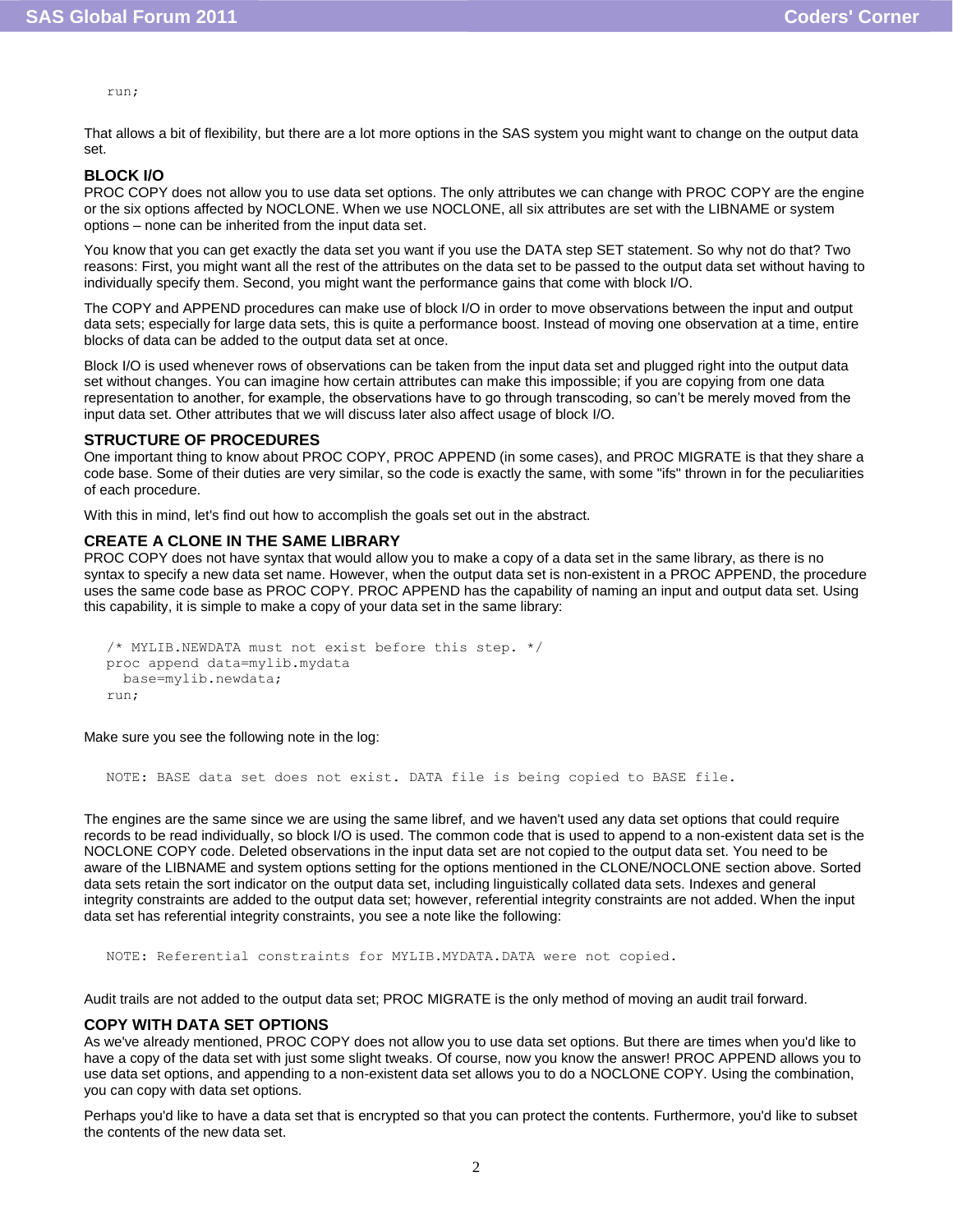```
/* MYLIB.NEWDATA must not exist before this step. */
proc append 
   data=mylib.mydata( where=(name contains 'C'))
   base=mylib.newdata( pw=quiet encrypt=yes);
run;
```
Again, you are looking for this note in the log:

NOTE: BASE data set does not exist. DATA file is being copied to BASE file.

Remember that the NOCLONE COPY code was used, so the six options discussed in the CLONE/NOCLONE section reflect the value of either the LIBNAME or the system option, not that of the input data set. You can change those using data set options, which would override the NOCLONE values.

In the case above, note that we have used a WHERE data set option to subset the data being added to the output data set. Because individual analysis of each observation is required to determine if it fits the WHERE clause, block I/O would not be used.

### **COPY TO NEW DATA REPRESENTATION AND/OR ENCODING**

Of course, now you're thinking that you know how to do this one! You can use the same trick with PROC APPEND to a nonexistent data set and use data set options, or even set the LIBNAME options for OUTREP (for data representation) and/or ENCODING. You can do that, but then you also have to think about the other options that NOCLONE affects.

In SAS 9.3, there is a preproduction option for PROC COPY called OVERRIDE that allows you to set the data representation or encoding (or both) and not affect the other attributes on the output data set.

The OVERRIDE= option in the COPY statement of the DATASETS procedure is preproduction in SAS 9.3.

OVERRIDE=(<OUTREP=value><ENCODING=value>)

overrides specified output data set options OUTREP and/or ENCODING copied from the input data set. The OVERRIDE option is a preproduction feature.

Restriction: The OVERRIDE option cannot be specified if the NOCLONE option is used.

Tip: When copying a data set stored in another host data representation or encoding, the default (or CLONE) behavior of COPY is to preserve the other host data representation or encoding in the new copy of the data set. By specifying OVERRIDE=(OUTREP=SESSION ENCODING=SESSION) in the COPY statement, the new copy of the data set is created in the host data representation and encoding of the SAS session executing the PROC COPY.

OUTREP and ENCODING are important options because these allow you to deliver data to someone when you do not share the same operating system or language. Delivering the data in their session data representation and encoding allows them full access to the data and no transcoding through Cross Environment Data Access (CEDA). Assume we are using a WINDOWS\_32 data representation with WLATIN1 encoding, but we want to send a data set to someone using HP\_UX\_64 and WLATIN2 encoding:

```
proc copy in=mylib out=outlib
   override=(outrep=hp_ux_64 encoding=wlatin2);
   select mydata;
run;
```
Note that the OVERRIDE option allows you to specify the keyword SESSION that would determine the data representation and the encoding of the current SAS session. This allows you to convert a data set to native access when you are seeing messages about CEDA being used, such as:

```
NOTE: Data file MYLIB.MYDATA.DATA is in a format that is native to another host or the 
file encoding does not match the session encoding. Cross Environment Data Access is used, 
which might require additional CPU resources and might reduce performance.
```
#### **EFFICIENCY**

As mentioned above in the BLOCK I/O section, any time you can either append or copy and use block I/O instead of record I/O, you increase the performance of that step. Knowing the structure of your data combined with rules for using block I/O can guarantee that increase. There are, of course, times when you need the features that turn off the block I/O, and then you know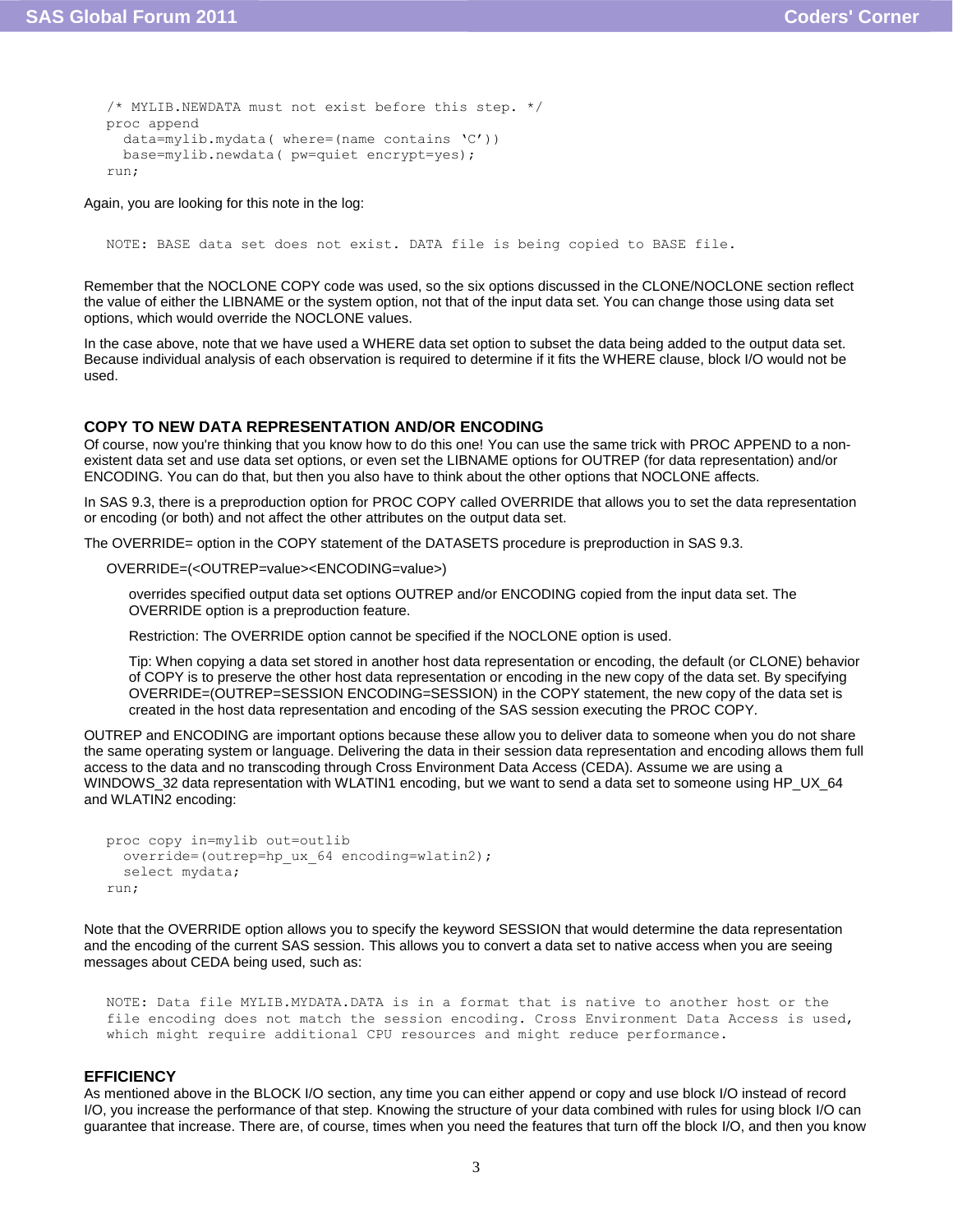to expect slower performance.

Situations where block I/O cannot be used are summarized in the list below. (In the terminology here, for a PROC APPEND step, the DATA= data set is the input data set and the BASE= data set the output data set. For a COPY step, the IN= data set is the input data set and the OUT= data set is the output data set.)

- The input and output engines are not the same. Note that this is a general rule, but there are exceptions. For example, Version 7 BASE engine and Version 9 BASE engine might have the same layout and might allow block I/O between the two engines.
- The variables in the input and output data sets are not the same. This applies to PROC APPEND. Keep in mind that using the DROP and KEEP options can cause this difference.
- The variable attributes, such as length or format, are not the same on the input and output data set.
- There is a WHERE clause present.
- Member-level locking on either the input or output data set is not available.
- The OBS or FIRSTOBS option is in effect.
- Referential integrity constraints exist on the output data set.
- Cross Environment Data Access (CEDA) is being used on either the input or output data set.
- Either the input or output data set is compressed.
- There is an unsuspended AUDIT trail on the output data set.

Another efficiency factor to consider is the size of the data sets involved. If you can use the larger of the two as the BASE data in an APPEND, fewer records to move via record or block I/O is faster. Of course, this isn't a consideration in a COPY step.

#### **OPTION MSGLEVEL=I**

Informational messages are written to the log when OPTIONS MSGLEVEL=I is set and the PROC APPEND or PROC COPY step is run. You might not want this turned on in production, but it is extremely helpful during development. Messages are output that indicate when block I/O is not being used, as well as the reasons why not. Other information about processing is also output. Some of this information is pertinent to the SAS code developer; some of it is used by developers at SAS to debug problems in the field.

In SAS 9.3, some messages have been added for PROC APPEND when MSGLEVEL= I is set. Here is an example of the log during a PROC APPEND when indexes exist on the BASE data set:

```
data mylib.mydata(index=(i x)); 
 do i = 1 to 1000; x=i; output;
  end;
run;
NOTE: The data set MYLIB.MYDATA has 1000 observations and 2 variables.
data mylib.mydata2; set mylib.mydata; run;
NOTE: The data set MYLIB.MYDATA2 has 1000 observations and 2 variables.
proc append base=mylib.mydata
   data=mylib.mydata2; run;
NOTE: Appending MYLIB.MYDATA2 to MYLIB.MYDATA.
NOTE: 1000 observations added.
NOTE: The data set MYLIB.MYDATA has 2000 observations and 2 variables.
options msglevel=i;
proc append base=MYLIB.MYDATA
   data=MYLIB.MYDATA2; run;
NOTE: Appending MYLIB.MYDATA2 to MYLIB.MYDATA.
INFO: Engine's fast-append process in use.
INFO: 12:47:03 Reading DATA file, updating BASE file
INFO: Starting data set size is 10 pages
INFO: Engine's block-read method is in use.
INFO: Engine's block-write method is in use.
INFO: Ending data set size is 14 pages, 4 added.
INFO: 00:00:00 Elapsed time
INFO: 12:47:03 Finished updating BASE file
INFO: Starting index file size is 23 pages.
INFO: 12:47:03 Updating index i
```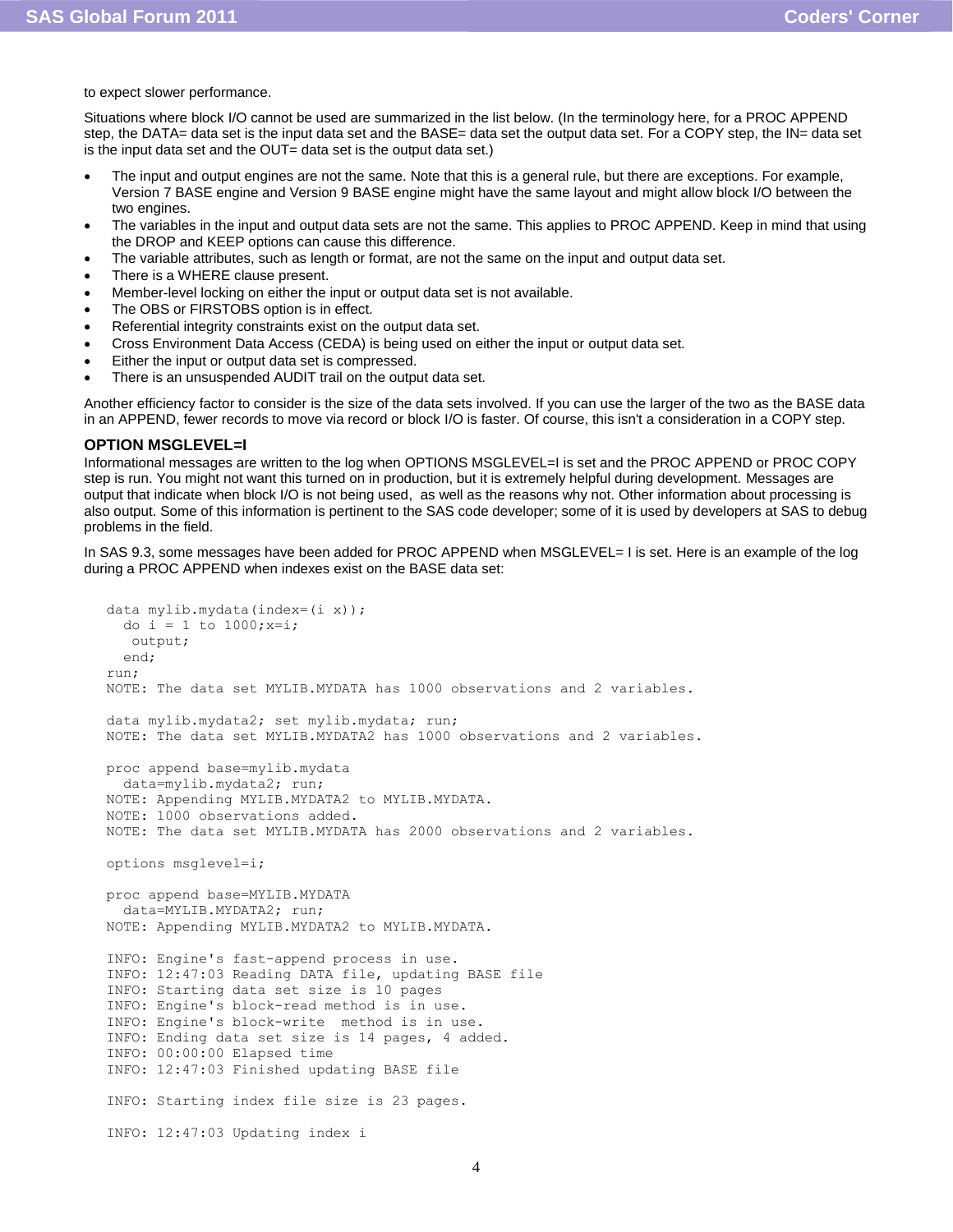```
INFO: Ending index file size is 25 pages, 2 added.
INFO: 00:00:00 Elapsed time
INFO: 12:47:03 Finished updating index i
INFO: 12:47:03 Updating index x
INFO: Ending index file size is 27 pages, 2 added.
INFO: 00:00:00 Elapsed time
INFO: 12:47:03 Finished updating index x
NOTE: 1000 observations added.
NOTE: The data set MYLIB.MYDATA has 3000 observations and 2 variables.
```
When questioned about the 00:00:00 elapsed time, the BASE engine developer said, "It's not called fast-append for nothing!" If you increase the number of observations that you are appending, however, you will see the elapsed time increase.

In this example, you can also see that block I/O is not an all-or-nothing situation. It is possible to use block reads even if you can't use block writes. The messages indicate whether you are using block I/O for the input and the output data sets.

## **APPENDING TO A ZERO-OBSERVATION DATA SET**

A number of customers I have spoken with create a master data set with attributes set on it before adding observations. This is especially true when they wish to use integrity constraints to filter the values of variables to be added to the data set. A zeroobservation data set is not treated as a non-existent data set would be. None of the cloning is true for the attributes from the input data set. Usually that is what you desire; if your input data set is sorted, you would like that to retain the sort indicator. Use the GETSORT option in this situation to retain the sort indicator of the data. This only works for appending to zeroobservation data sets. Note that this works for linguistic collation sort information as well.

```
proc append 
   data=mylib.mydata base=mylib.zero_obs
   getsort;
run;
```
As an aside on creating zero-observation data sets, keep in mind that even when an observation is deleted, that doesn't mean the observation is physically removed from the data set. It can still exist, though it is marked as deleted. If you are using zeroobservation data sets, it is much more efficient to create a new data set with the attributes from a pre-existing data set rather than deleting all the observations. An easy way to do that is to use PROC APPEND with the OBS=0 data set option on the input data set. While general integrity constraints are added, referential integrity constraints are not.

```
/* Note that at this point, mylib.zero obs does not exist. */
proc append data=mylib.mydata(obs=0)
  base=mylib.zero_obs;
run;
```
If you need to add referential integrity constraints or you choose to add observations to your data set first, you can obtain the indexes and integrity constraints from an existing data set and apply them on your new data set. To do this, make use of the RECEATE data that is produced in PROC CONTENTS OUT2=data set; the OUT2=data set contains the syntax to recreate indexes and integrity constraints from the input data set.

```
proc contents noprint data=mylib.mydata
   out=contents_out 
  out2=contents_out2;
   run;
proc sql noprint;
  select recreate into : recreatem
  separated by " " from contents out2;
   quit;
proc datasets lib=mylib nolist;
   modify zero_obs;
   &recreatem;
   quit;
```